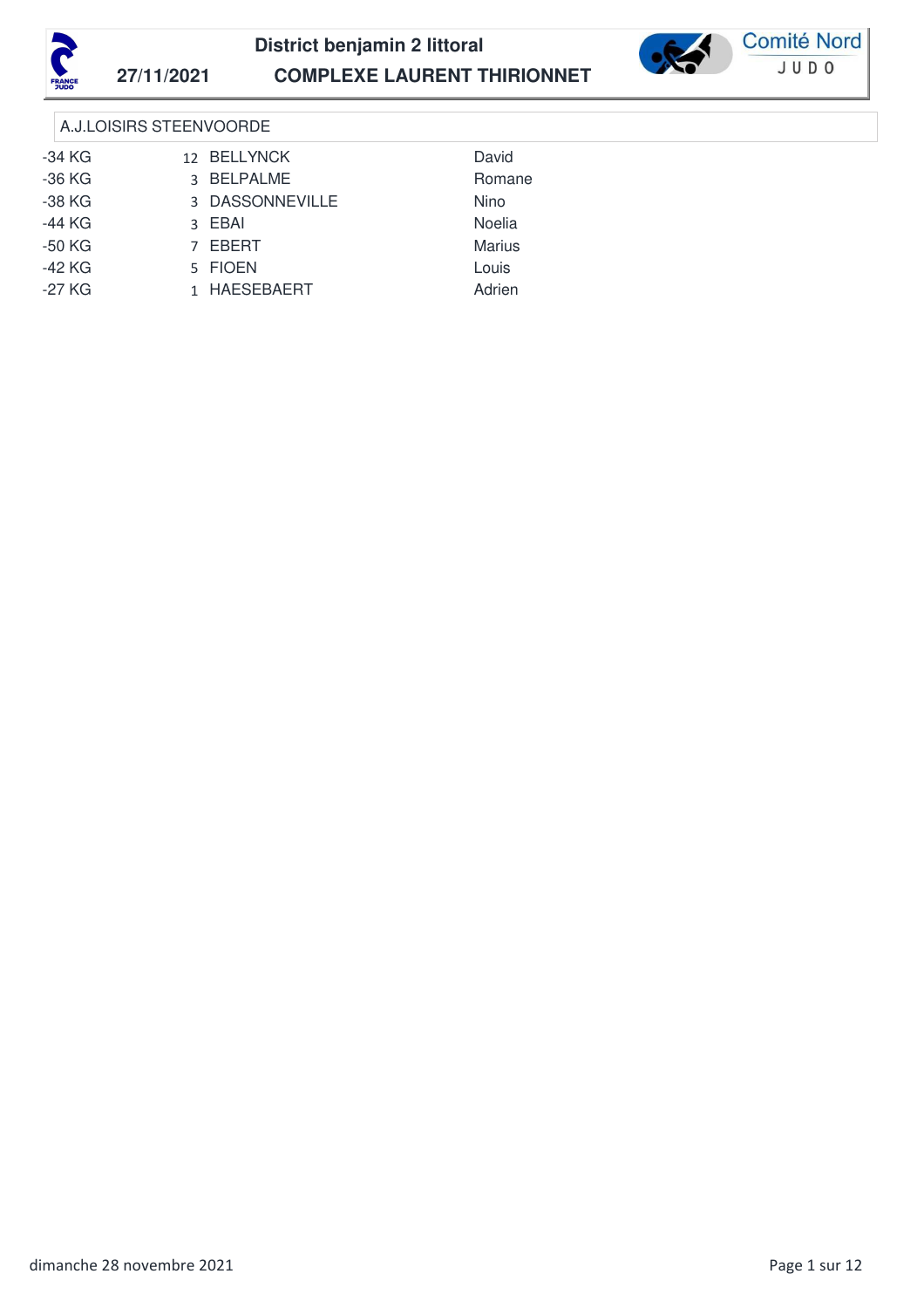



**Comité Nord** JUD0

### BIERNE ARTS MARTIAUX

| -36 KG   | 1 BEELKENS  | Lola   |
|----------|-------------|--------|
| $-44$ KG | 1 DELALIAUX | Lana   |
| $-50$ KG | 3 DESCHAMPS | Antton |
| -55 KG   | 1 HAUSSIN   | Hugo   |
| -50 KG   | 3 LAMS      | Louka  |
| -34 KG   | 5 MUYL      | Eloy   |
| -48 KG   | 1 SABREJA   | Lucie  |
| $-48$ KG | 7 UREEL     | Oceane |
|          |             |        |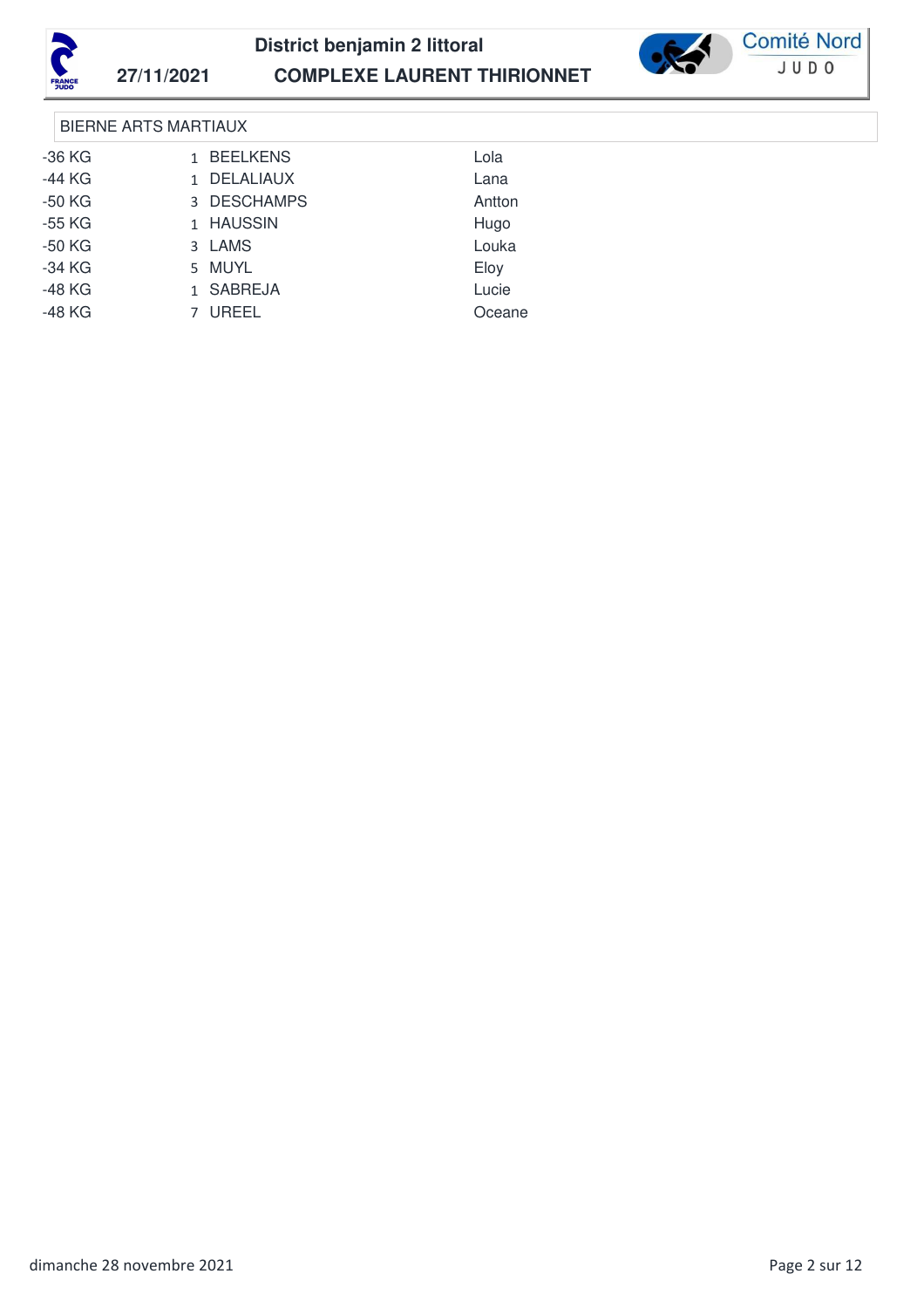



**Comité Nord** JUD0

### DOJO MERVILLOIS

- -46 KG 3 ASTORGUES Louis
- 
- 
- 
- -38 KG 5 FOURNIER Erwan -34 KG 11 TERRIER Jules
- -38 KG 5 TIMLELT Sasha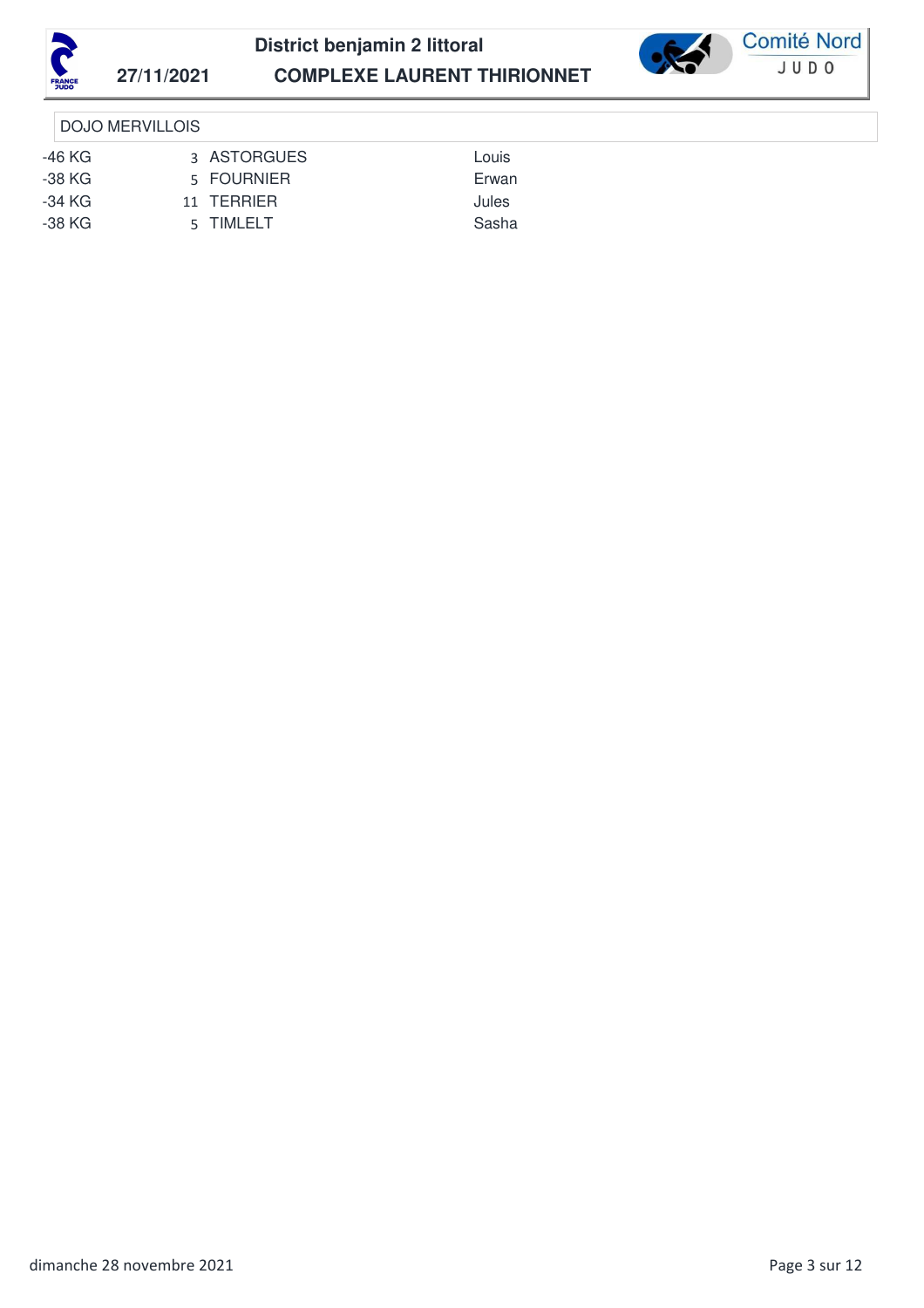



FLANDRES JUDO HAZEBROUCK

- -34 KG 16 BECART Bastien
- -42 KG 3 DEMUYNCK Thibaut
- -34 KG 16 KLEIN Maxime
- -50 KG 2 PROVOOST Louis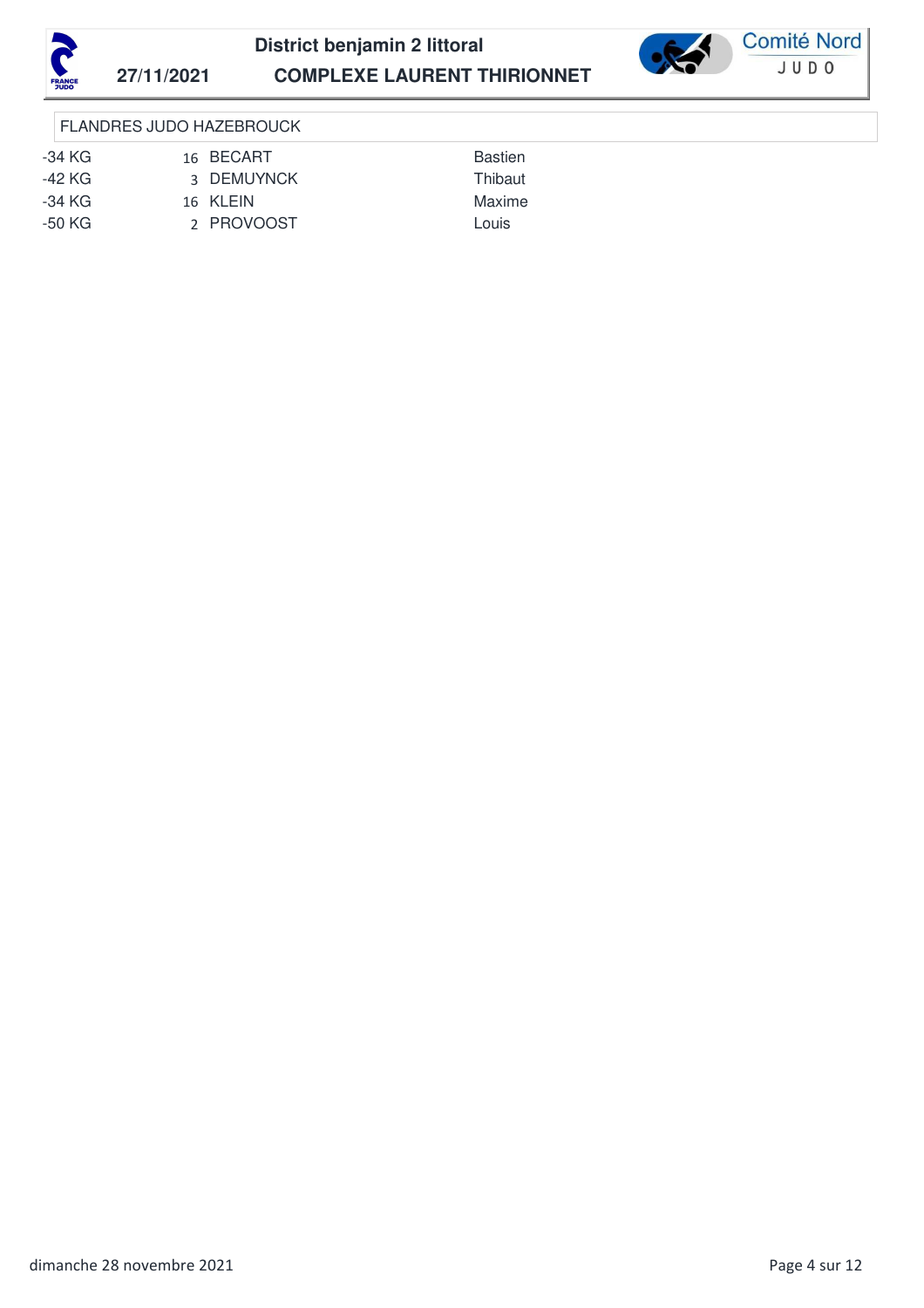



### GRAVELINES JUDO

- -48 KG 6 ANQUEZ Jeanne
- 
- -36 KG 4 ENGRAND Ninon
- -34 KG 13 LE SANT Louis
- -34 KG 2 MARTEEL LAMUSSE Nolan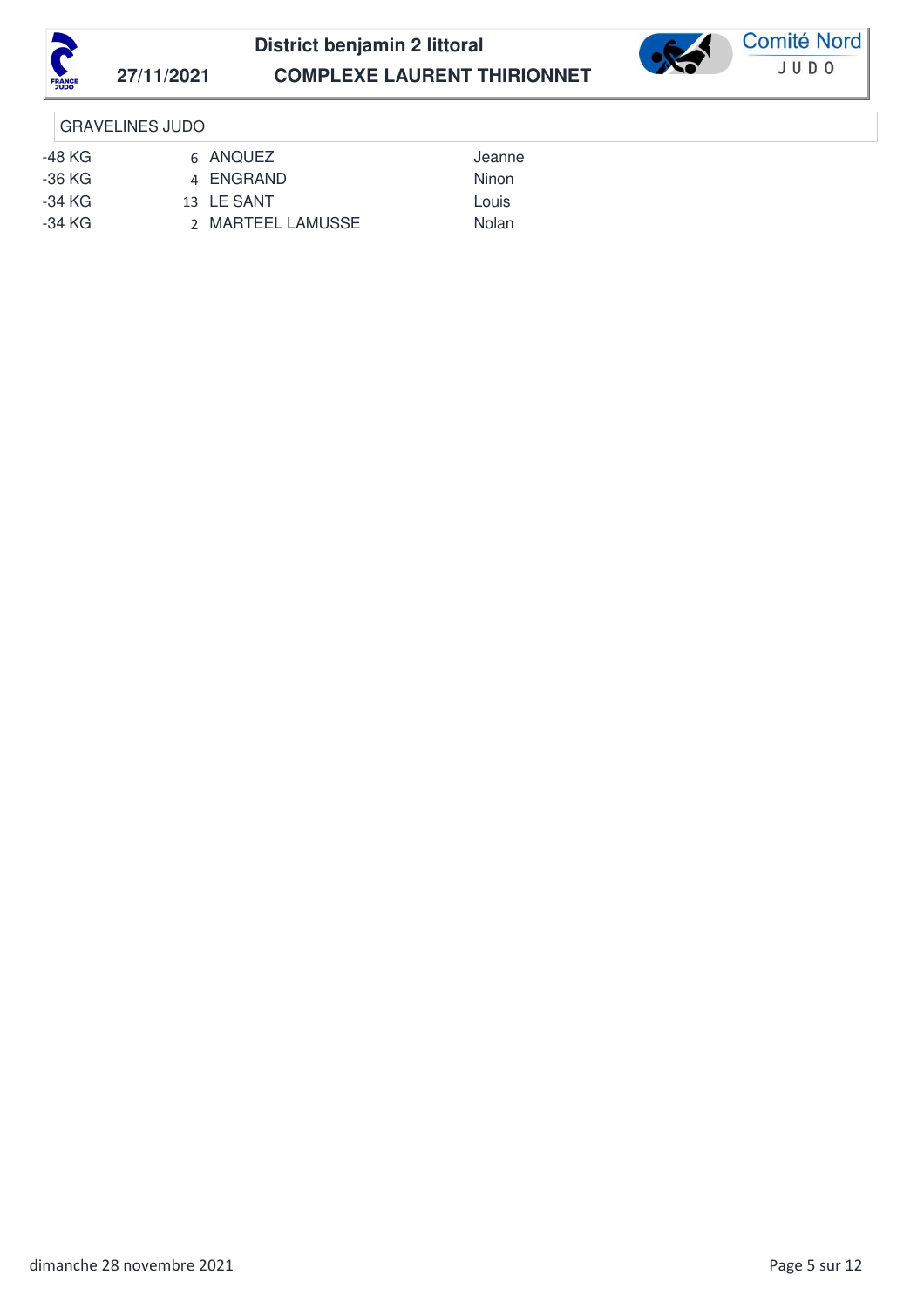



**Comité Nord** JUDO

## JC COUDEKERQUOIS

| $-38$ KG |              | 1 ASAERT                | Kaelan          |  |
|----------|--------------|-------------------------|-----------------|--|
| -48 KG   |              | 2 CLARYS                | Sarah           |  |
| $-38$ KG | 5.           | DEHONDT-VERBEKE         | Raphael         |  |
| $-42$ KG | 8            | <b>DELAHAYE</b>         | Leo             |  |
| -52 KG   |              | 2 DUMEZ                 | Lena            |  |
| -42 KG   |              | 9 DURAND                | Nathan          |  |
| -48 KG   |              | 5 LAMMENS               | Manon           |  |
| -42 KG   |              | 2 LECLERCQ              | <b>Baptiste</b> |  |
| $-36$ KG |              | 2 MOREY                 | Leonie          |  |
| -42 KG   |              | 5 PIT                   | Martin          |  |
| $-34$ KG | $\mathbf{1}$ | QUELDERIE               | Ruben           |  |
| -34 KG   |              | 3 SCHILLEWAERT          | Nathan          |  |
| -34 KG   |              | 13 TULLIEZ              | Yanis           |  |
| $-52$ KG | $\mathbf{1}$ | <b>VANGILWE</b>         | Maelya          |  |
| -34 KG   | 5.           | <b>VANSTAVEL</b>        | Alexis          |  |
| $-40$ KG | $\mathbf{1}$ | <b>VERBEKE CLAEYSEN</b> | Erika           |  |
| $-30$ KG |              | 1 VERBRUGGHE            | <b>Noe</b>      |  |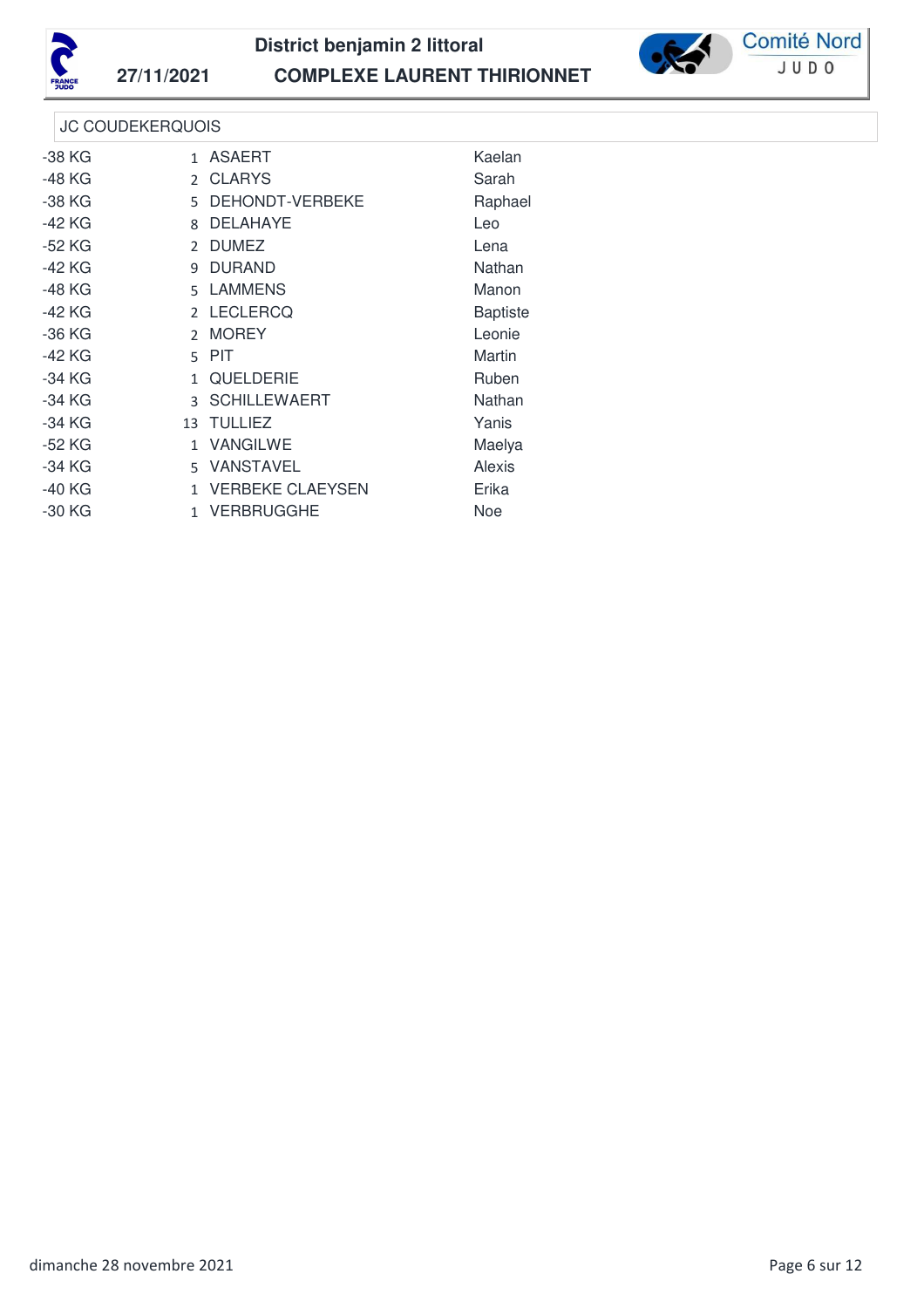



**Comité Nord** JUDO

## JUDO SAINT POL SUR MER

| -57 KG   | 3 ABOUSALAMA         | Sana           |  |
|----------|----------------------|----------------|--|
| -38 KG   | 10 BOUHA             | Kais           |  |
| $-52$ KG | 3 CHAHIDI            | Aya            |  |
| -34 KG   | 3 COEUIGNART MEKERKE | Timeo          |  |
| $-66$ KG | 1 GUENOUNA           | Mohamed wassim |  |
| $+66$ KG | 1 HUREZ              | Dylan          |  |
| -52 KG   | 4 JOUBIER            | Jade           |  |
| -38 KG   | 11 MEHDI             | Nadir          |  |
| $-50$ KG | 5 MISSUE             | Ethan          |  |
| $-30$ KG | 2 OZAER              | Valentin       |  |
| -46 KG   | 4 PIQUE              | Lyam           |  |
| $-28$ KG | 1 WALLYN             | Zelie          |  |
|          |                      |                |  |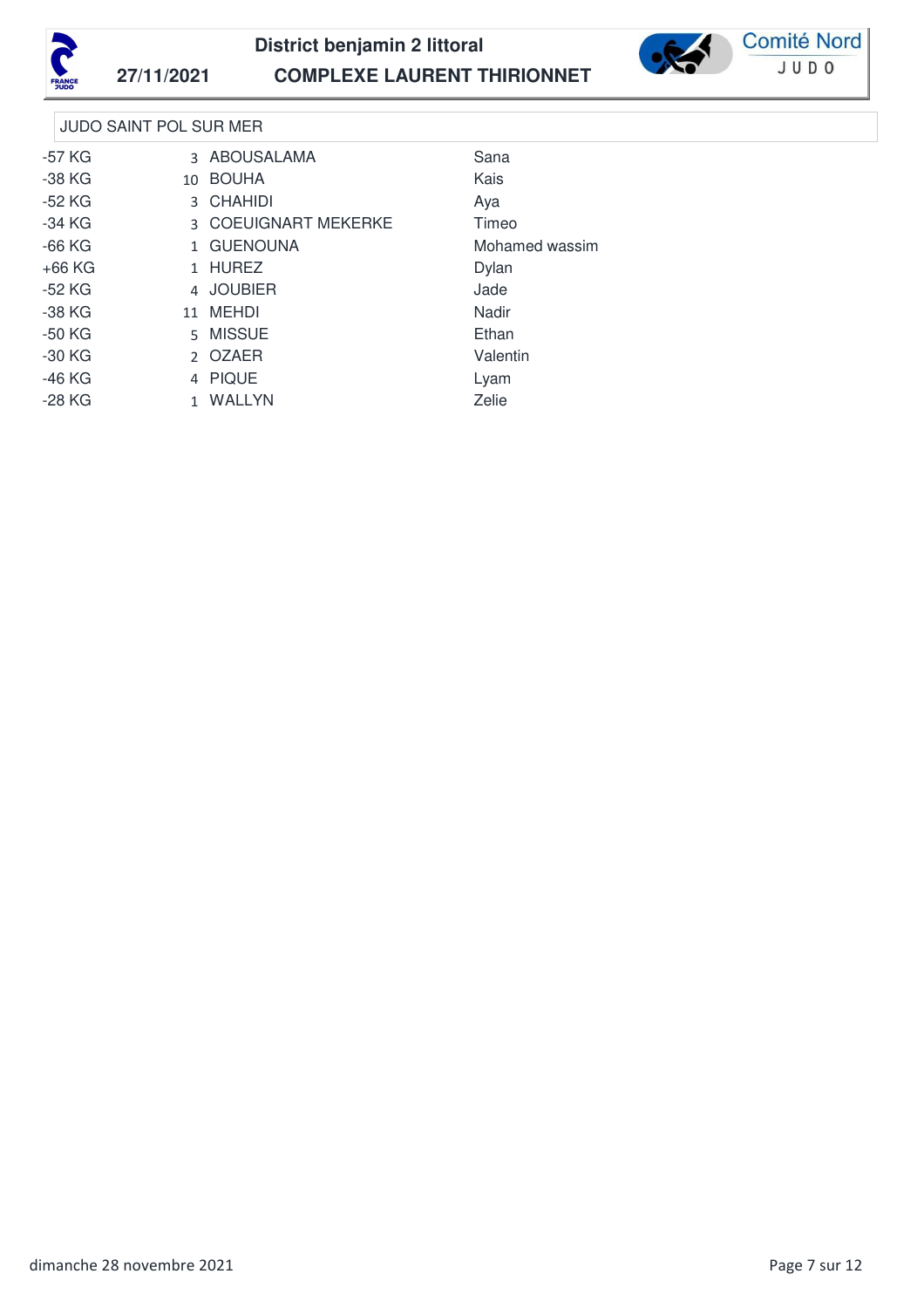



## JUDO SELF DEFENSE HOYMILLE

| -38 KG | 11 BOLLENGIER | Gaspard         |
|--------|---------------|-----------------|
| -46 KG | 1 DEWAELE     | Sasha           |
| -38 KG | 14 SAMYN      | Kvlian          |
| -34 KG | 5 VEAU        | <b>Baptiste</b> |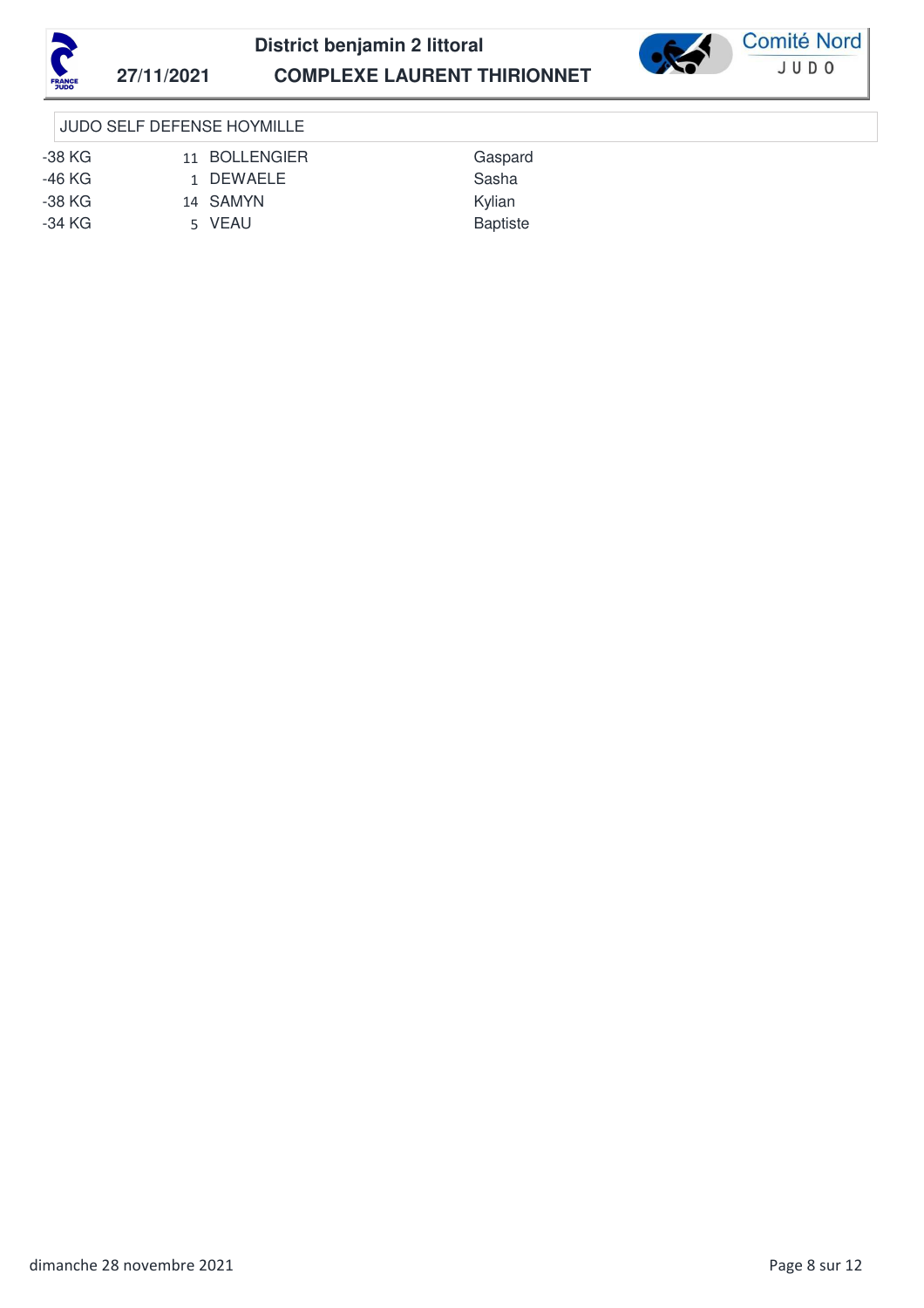





### OLYMPIQUE GRANDE SYNTHE JUDO

-38 KG 3 DEGRAEVE Lucas -57 KG 1 HASSANI 1999 SI 1999 SI 1999 SI 1999 SI 1999 NASA 1999 SI 1999 SI 1999 NASA 1999 SI 1999 SI 1999 199 -57 KG 2 SEDINI 2 Hynd -44 KG 2 SELLAH Ajare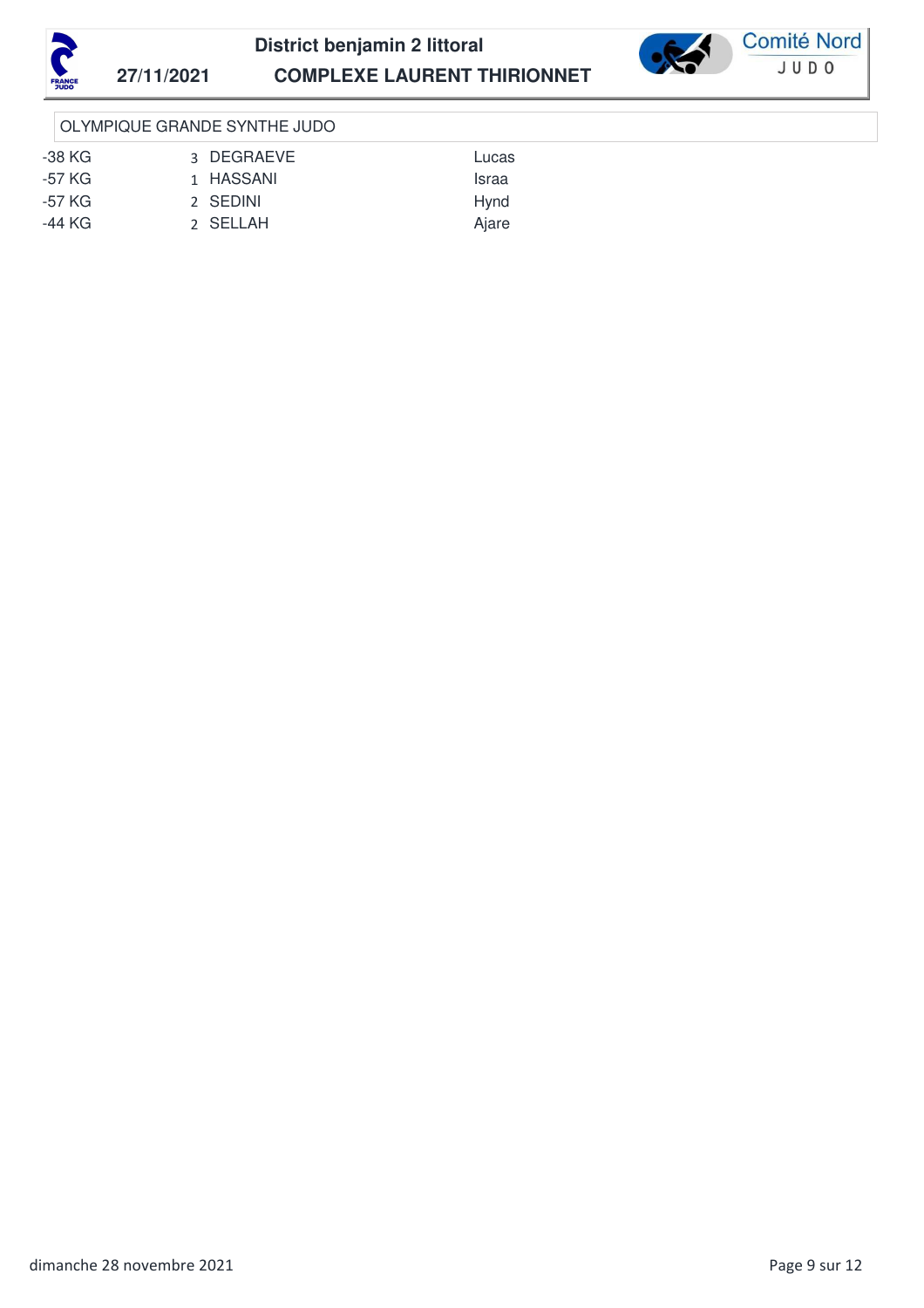



**Comité Nord** JUDO

## SMPS DUNKERQUE

| $-38$ KG | 9 DEHUYSSER | Gabriel      |
|----------|-------------|--------------|
| -46 KG   | 2 GHAZOUANI | <b>Ilyes</b> |
| $-34$ KG | 9 HARRE     | Maxence      |
| $-34$ KG | 9 le deist  | Rafael       |
| $-38$ KG | 14 MANGANO  | Amaury       |
| $-50$ KG | 6 MINNE     | Raphael      |
| -42 KG   | 3 MORRI     | Raffael      |
| $-40$ KG | 2 ONDIK     | Rijka        |
| $-42$ KG | 7 PEZIN     | Yoni         |
| -48 KG   | 3 RIBERON   | Clelia       |
| -55 KG   | 2 VANHOVE   | Jonas        |
| $-38$ KG | 5 VERMESCH  | Sacha        |
| -48 KG   | 3 ZAATOUT   | Myriam       |
|          |             |              |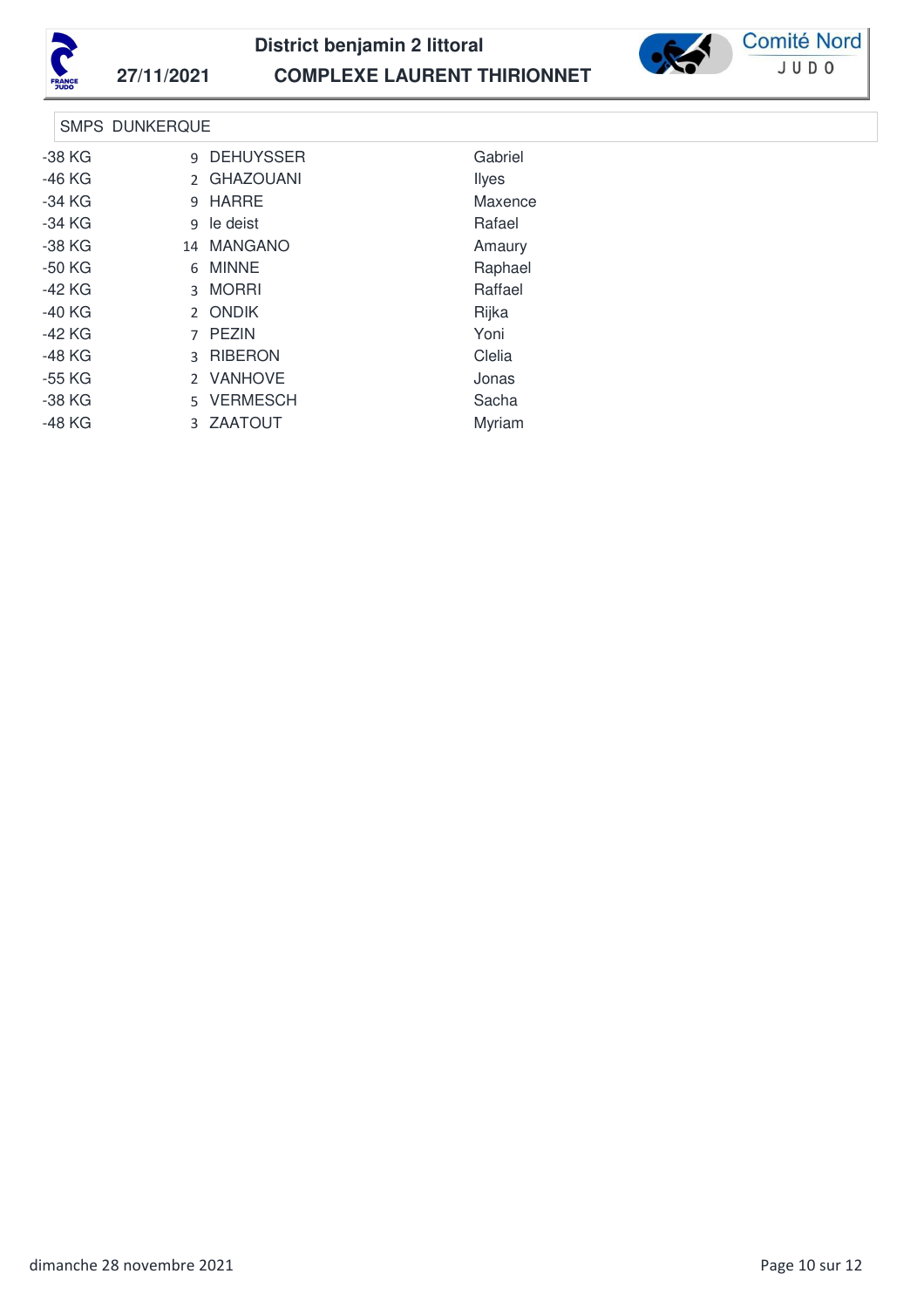



## SPORTING CLUB BOURBOURG

-38 KG 2 BOUGHARIOU Axel -50 KG 1 HAMY Keylan -63 KG 1 HAMY Kimera -42 KG 1 HAMY Kindylou